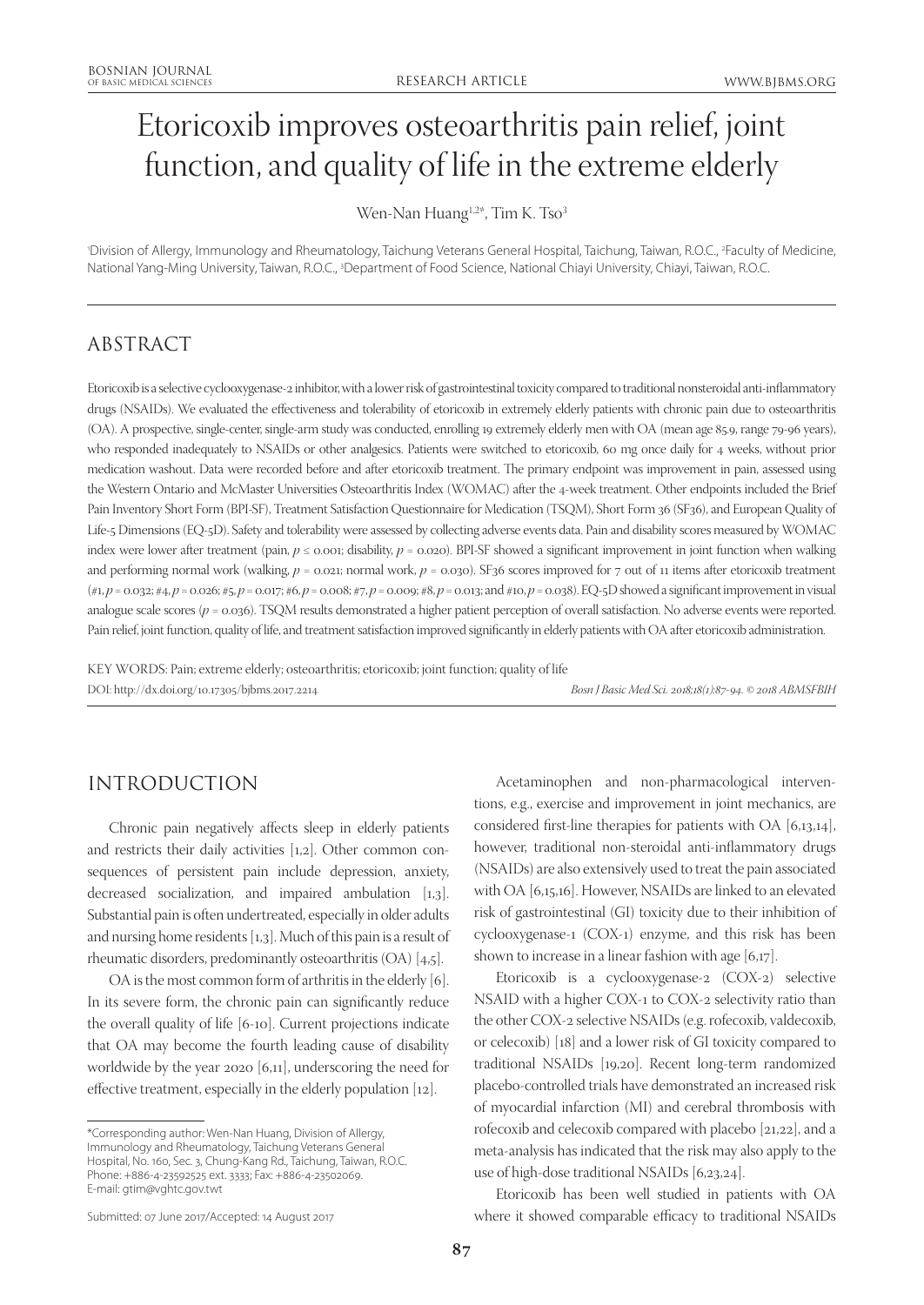and significantly greater efficacy than placebo [6,19,25-34]. However, most of those results were based on clinical trials, which may not accurately represent daily clinical practice characterized by heterogeneous patient populations, in which patients are switched from one therapy to another without washout of drugs or flare of disease. Compared to the randomized controlled trials, observational studies carried out in "reallife" clinical settings provide a more general insight [25,35,36].

Etoricoxib has the potential for wider use as pain relief in the increasing elderly population. Our aim was to examine the efficacy, safety, and tolerability of once-daily dosing of etoricoxib in extremely elderly patients with chronic pain due to OA, in a "real-life" clinical setting.

## MATERIALS AND METHODS

#### Patients

This study was approved by our Institutional Review Board (NO. SE12321), and all patients gave their signed informed consent to participate in the study.

A prospective, single-center, single-arm study was conducted at Yunlin Veterans Nursing Institution, enrolling 19 extremely elderly men with OA (>75 years), who responded inadequately to NSAIDs or other analgesics. The inclusion criteria were as follows: 1) male patients with OA over 75 years of age; 2) Barthel index of Activities of Daily Living  $(ADL) \le 65$ ; 3) visual analogue scale (VAS) pain score at baseline ≥40; and 4) treatment of pain with NSAIDs (except etoricoxib) or opioids for at least 4 weeks without adequate pain relief.

#### Methods

The patients were switched to etoricoxib, 60 mg once daily for 4 weeks [37], without prior medication washout. The primary endpoint was the average improvement in the pain index after 4 weeks of etoricoxib treatment, assessed using the Western Ontario and McMaster Universities Osteoarthritis Index (WOMAC) after walking on a flat surface and compared to the baseline pain VAS scores. Other endpoints included average pain improvement assessed by the Brief Pain Inventory Short Form (BPI-SF), average patient satisfaction determined by the Treatment Satisfaction Questionnaire for Medication (TSQM), average improvement in health-related quality of life measured by the Short Form 36 (SF36), and the European Quality of Life-5 Dimensions (EQ-5D). The safety and tolerability were assessed by collecting adverse events data during the 4-week treatment period and the subsequent 2-month follow-up.

### Statistical analysis

All statistical analyses were performed using IBM SPSS Statistics for Windows, Version 22.0. (IBM Corp., Armonk, NY). Continuous and ordinal data with normal distribution were summarized as mean ± standard deviation with range (minimum to maximum). If data were not normally distributed, results were presented as median and minimum-maximum range. Categorical data were presented as frequencies. The differences before and after the treatment were tested using the Wilcoxon signed-rank test, as the data were either of ordinal type or were not normally distributed. All statistical assessments were two-tailed and considered statistically significant at *p* < 0.05.

## RESULTS

Demographic and clinical characteristics of 19 extremely elderly men with OA are presented in Table 1. The mean age was  $85.9 \pm 3.9$  years with a min-max range of 79-96 years. The following comorbidities were observed among the 19 patients: hypertension, benign prostatic hyperplasia, diabetes mellitus, dementia, chronic obstructive pulmonary disease, arrhythmia, Parkinson's disease, and asthma (Table 1).

Table 2 shows the WOMAC results before and after the etoricoxib treatment. The WOMAC included 3 domains: pain assessment, stiffness, and disability. The scores for both pain

**TABLE 1.** Clinical and demographic characteristics of extremely elderly patients

| Variables                         | $N=19$                  |
|-----------------------------------|-------------------------|
| Age, years                        | 85.9±3.9 (range: 79-96) |
| Gender, male                      | 19                      |
| Experience of severe disease/pain |                         |
| Self                              | 12                      |
| Family                            | 7                       |
| Cigarette smoking                 |                         |
| Current smoker                    | 1                       |
| Former smoker                     | 6                       |
| Never                             | 12                      |
| Employment status                 |                         |
| Employed or self-employed         | 1                       |
| Retired                           | 12                      |
| Other                             | 6                       |
| Educational level                 |                         |
| Primary school                    | $\mathbf{1}$            |
| Middle and high school            | 18                      |
| College and above                 | $\overline{0}$          |
| Comorbidity                       |                         |
| Hypertension                      | 17                      |
| <b>BPH</b>                        | 11                      |
| Diabetes mellitus                 | 6                       |
| Dementia                          | 4                       |
| <b>COPD</b>                       | 2                       |
| Arrhythmia                        | $\mathbf{2}$            |
| Parkinson's disease               | $\mathbf{1}$            |
| Asthma                            | 1                       |

Age was expressed as mean±SD (range: minimum-maximum), and other categorical variables as frequencies. BPH: Benign prostatic hyperplasia; COPD: Chronic obstructive pulmonary disease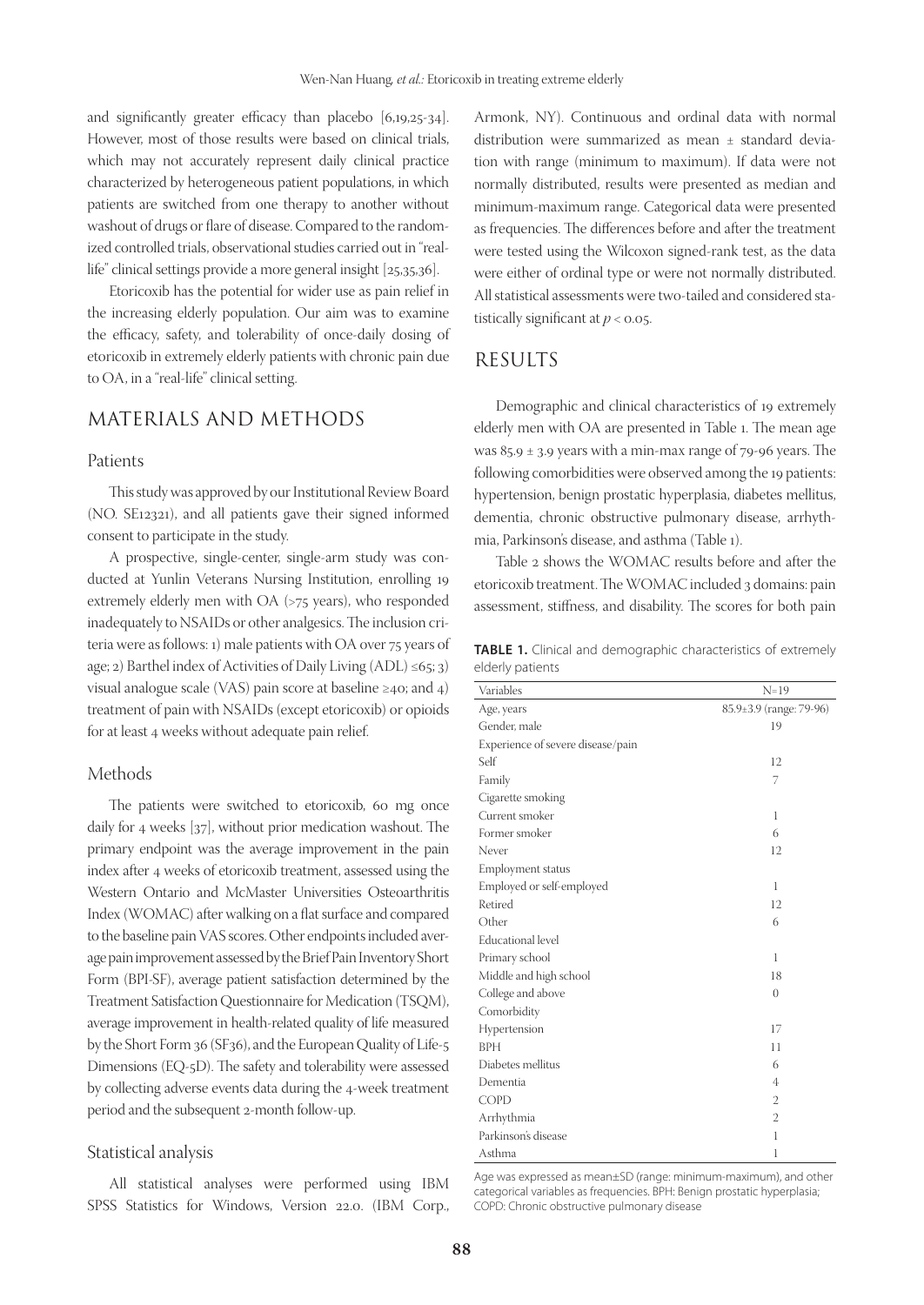and disability were, on average, lower after the treatment with etoricoxib  $[p \le 0.001$  for pain;  $p = 0.020$  for disability] (Table 2).

The BPI-SF results before and after etoricoxib treatment were expressed in percentages and shown in Table 3. The BPI-SF assessed pain severity, pain interference, and pain relief. The average pain and pain right now scores were lower after the treatment ( $p = 0.036$  and  $p = 0.013$ , respectively). Moreover, significant differences were determined in walking and performing normal work before and after the treatment ( $p = 0.021$ ) for walking and  $p = 0.030$  for normal work). The average pain relief scores increased from 49.41% to 66.92%; however, the increase failed to reach significance  $[p = 0.195]$  (Table 3).

The TSQM results before and after the treatment are shown in Table 4. The TSQM included four domains, i.e., effectiveness, side effects, convenience, and global satisfaction. On average, there was a significant increase in the number of patients who reported global satisfaction after the treatment, but not in the number of those who reported effectiveness or convenience of the treatment (Table 4).

Table 5 shows the results of SF36 before and after the treatment. The SF36 included questions related to physical and mental health. A significant improvement after the treatment was noted in  $7$  of 11 SF36 items, including item  $#1$ (general health,  $p = 0.032$ ), #4 (problems with work or other regular daily activities,  $p = 0.026$ ), #5 (interference with normal social activities due to physical health or emotional problems,

 $p = 0.017$ , #6 (social functioning,  $p = 0.008$ ), #7 (bodily pain severity,  $p = 0.009$ ), #8 (interference with normal work due to physical health or emotional problems,  $p = 0.013$ ), and #10 (interference with social activities due to physical health or emotional problems,  $p = 0.038$ ).

Table 6 shows the results of EQ-5D before and after the treatment with etoricoxib. The EQ-5D included 6 domains (mobility, self-care, usual activities, pain/discomfort, and anxiety/depression) and VAS. The results showed significantly higher average VAS scores after the treatment  $(p = 0.036)$ . There were no significant changes in the other domains [all  $p > 0.05$ ] (Table 6).

No adverse events occurred during the study period, including 4 weeks of the drug use and at least 2 months of follow-up.

## DISCUSSION

Our study showed that after switching to etoricoxib, the pain, joint function, quality of life, and treatment satisfaction improved significantly in the extremely elderly patients with OA. On average, both pain and disability scores decreased as determined using the WOMAC index and BPI-SF. The TSQM results showed a higher perception of overall satisfaction with the treatment among the patients. The quality of life scores measured by the SF36 and EQ-5D VAS also significantly improved after switching to etoricoxib. No adverse

**TABLE 2.** Comparison of WOMAC scores before and after treatment with etoricoxib

|                  |        | Before etoricoxib      |        | After etoricoxib       |             |  |
|------------------|--------|------------------------|--------|------------------------|-------------|--|
| <b>WOMAC</b>     | Median | Range: minimum-maximum | Median | Range: minimum-maximum |             |  |
| Pain             |        | $(0-35)$               |        | $(0-24)$               | ${<}0.001*$ |  |
| Disability       | 80.5   | $(0-147)$              | 38.5   | $(0-134)$              | $0.020*$    |  |
| <b>Stiffness</b> |        | $(0-20)$               |        | $(0-12)$               | 0.068       |  |

WOMAC: Western Ontario and McMaster Universities Osteoarthritis Index. The p value was calculated using Wilcoxon Signed-rank test. \*p<0.05 indicates a significant difference

| <b>TABLE 3.</b> Comparison of BPI-SF results before and after treatment with etoricoxib |  |  |  |  |
|-----------------------------------------------------------------------------------------|--|--|--|--|
|-----------------------------------------------------------------------------------------|--|--|--|--|

|                         | Before etoricoxib |                        |                   |                        |               |
|-------------------------|-------------------|------------------------|-------------------|------------------------|---------------|
| <b>BPI-SF</b>           | Mean $\pm$ SD     | Range: minimum-maximum | $Mean \pm SD$     | Range: minimum-maximum | $\mathcal{P}$ |
| Pain severity           |                   |                        |                   |                        |               |
| Worst pain              | $3.37 \pm 2.24$   | $(0-7)$                | $2.16 \pm 1.80$   | $(0-6)$                | 0.072         |
| Least pain              | $1.42 \pm 1.39$   | $(0-5)$                | $1.11 \pm 1.15$   | $(0-4)$                | 0.429         |
| Average pain            | $2.68 \pm 1.86$   | $(0-6)$                | $1.58 \pm 1.47$   | $(0-5)$                | $0.036*$      |
| Pain right now          | $2.63 \pm 2.48$   | $(0-7)$                | $0.90 \pm 1.10$   | $(0-4)$                | $0.013*$      |
| Pain interference       |                   |                        |                   |                        |               |
| General activities      | $2.26 \pm 2.35$   | $(0-8)$                | $1.50 \pm 1.42$   | $(0-5)$                | 0.309         |
| Mood                    | $2.00 \pm 1.80$   | $(0-6)$                | $1.06 \pm 1.39$   | $(0-4)$                | 0.102         |
| Walking                 | $4.26 \pm 3.38$   | $(0-10)$               | $1.72 \pm 2.08$   | $(0-6)$                | $0.021*$      |
| Normal work             | $4.42 \pm 3.83$   | $(0-10)$               | $1.67 \pm 1.82$   | $(0-6)$                | $0.030*$      |
| Relation with<br>others | $2.26 \pm 2.81$   | $(0-10)$               | $1.17 \pm 1.76$   | $(0-6)$                | 0.182         |
| Sleep                   | $2.05 \pm 2.39$   | $(0-8)$                | $1.11 \pm 1.71$   | $(0-6)$                | 0.344         |
| Enjoy of life           | $2.58 \pm 2.14$   | $(0-7)$                | $1.17 \pm 1.69$   | $(0-6)$                | 0.092         |
| Pain relief             | $49.41 \pm 28.83$ | $(10-90)$              | $66.92 \pm 30.11$ | $(20-100)$             | 0.195         |

The p value was calculated using Wilcoxon Signed-rank test. \*p<0.05 indicates a significant difference. BPI-SF: Brief Pain Inventory Short Form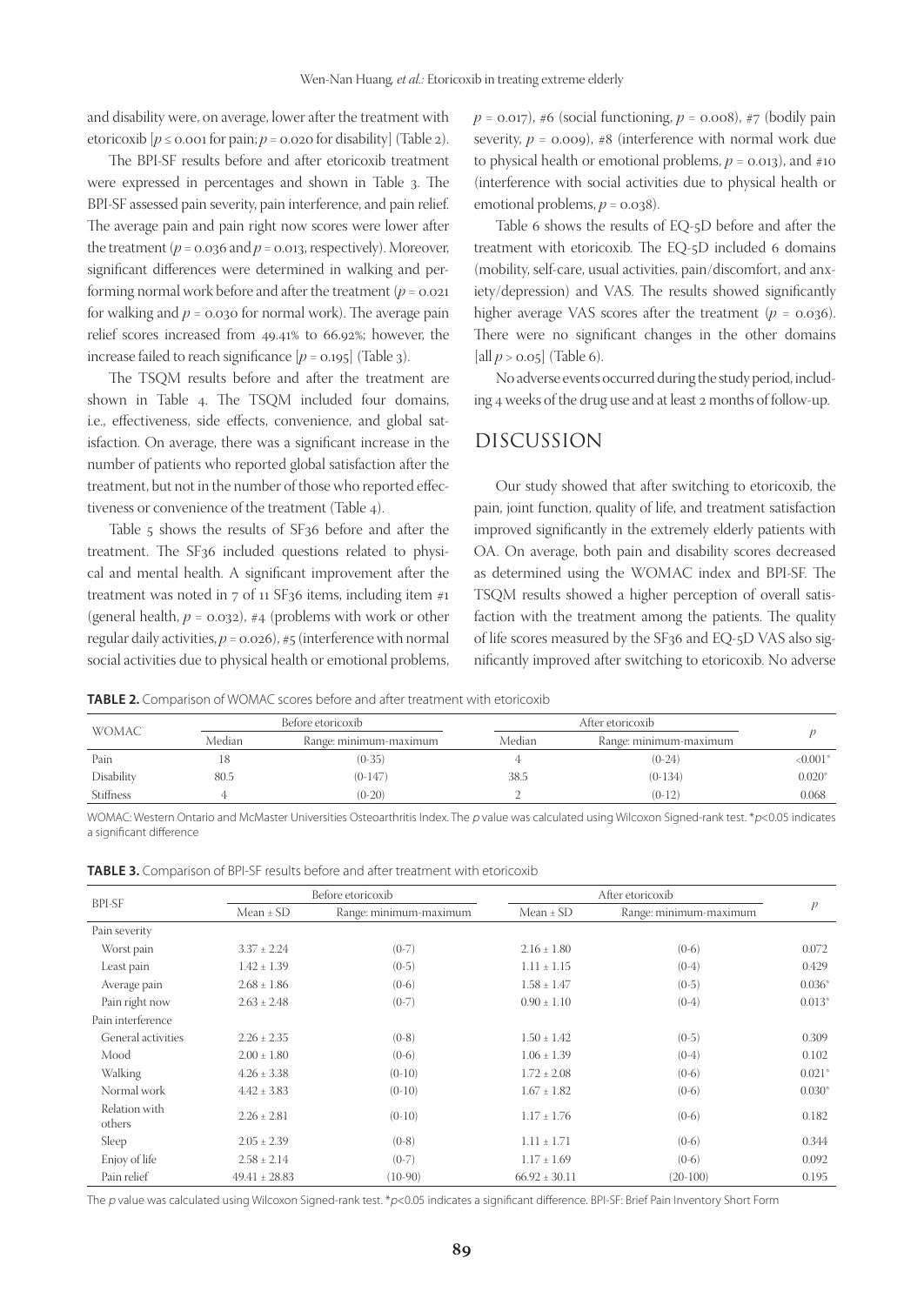## Wen-Nan Huang*, et al.:* Etoricoxib in treating extreme elderly

|                     | Before etoricoxib |                        |        |                        |          |  |
|---------------------|-------------------|------------------------|--------|------------------------|----------|--|
| <b>TSQM</b>         | Median            | Range: minimum-maximum | Median | Range: minimum-maximum |          |  |
| Effectiveness       | 66.67             | $(33.33 - 83.33)$      | 66.67  | $(5.56-100)$           | 0.632    |  |
| Side effects        | ND                |                        | ND     |                        |          |  |
| Convenience         | 66.671            | $(61.11-100)$          | 72.22  | $(61.11-100)$          | 0.159    |  |
| Global satisfaction | 75                | $(16.67 - 91.67)$      | 79.17  | $(41.67 - 133.33)$     | $0.011*$ |  |

| <b>TABLE 4.</b> Comparison of TSQM results before and after treatment with etoricoxib |  |  |  |
|---------------------------------------------------------------------------------------|--|--|--|
|---------------------------------------------------------------------------------------|--|--|--|

The p value was calculated using Wilcoxon Signed-rank test. \*p<0.05 indicates a significant difference. ND: Not derived; TSQM: Treatment Satisfaction Questionnaire for Medication

| <b>TABLE 5.</b> Comparison of SF36 results before and after treatment with etoricoxib |  |
|---------------------------------------------------------------------------------------|--|
|---------------------------------------------------------------------------------------|--|

|              | Before etoricoxib                                                                                                                                                                          |                         |                           | After etoricoxib              |                           |                  |
|--------------|--------------------------------------------------------------------------------------------------------------------------------------------------------------------------------------------|-------------------------|---------------------------|-------------------------------|---------------------------|------------------|
| Item#        | SF36                                                                                                                                                                                       | Frequency<br>or mean±SD | Range:<br>minimum-maximum | Frequency or<br>$mean \pm SD$ | Range:<br>minimum-maximum | $\boldsymbol{p}$ |
| 121          | In general, would you say your health is:                                                                                                                                                  |                         |                           |                               |                           | $0.032*$         |
|              | Excellent                                                                                                                                                                                  | $\theta$                |                           | $\mathbf{2}$                  |                           |                  |
|              | Very good                                                                                                                                                                                  | 5                       |                           | 8                             |                           |                  |
|              | Good                                                                                                                                                                                       | $\mathbf{1}$            |                           | 2                             |                           |                  |
|              | Fair                                                                                                                                                                                       | 11                      |                           | 5                             |                           |                  |
|              | Poor                                                                                                                                                                                       | $\mathfrak{2}$          |                           | $\overline{2}$                |                           |                  |
| $\mathbf{2}$ | Compared to 4 weeks ago, how would you rate<br>your health in general now?                                                                                                                 |                         |                           |                               |                           | 0.792            |
|              | Much better now                                                                                                                                                                            | $\mathbf{1}$            |                           | 1                             |                           |                  |
|              | Somewhat better now                                                                                                                                                                        | 2                       |                           | 4                             |                           |                  |
|              | About the same                                                                                                                                                                             | 16                      |                           | 13                            |                           |                  |
|              | Somewhat worse now                                                                                                                                                                         | $\theta$                |                           | 1                             |                           |                  |
|              | Much worse now                                                                                                                                                                             | $\overline{0}$          |                           | $\boldsymbol{0}$              |                           |                  |
| 3            | Does your health now limit you in these<br>activities?                                                                                                                                     | 18.47±5.91              | $(10-30)$                 | $15 \pm 5.76$                 | $(10-26)$                 | 0.059            |
| 4            | During the past 4 weeks, have you had any<br>of the following problems with your work or<br>other regular daily activities as a result of your<br>physical health?                         | $5 + 1.49$              | $(4-8)$                   | $6.26 \pm 1.85$               | $(4-8)$                   | $0.026*$         |
| 5            | During the past 4 weeks, to what extent has<br>your physical health or emotional problems<br>interfered with your normal social activities<br>with family, friends, neighbors, or groups?  | $4.11 \pm 1.37$         | $(3-6)$                   | $5.16 \pm 1.21$               | $(3-6)$                   | $0.017*$         |
| 6            | During the past 4 weeks, to what extent have<br>your physical health or emotional problems<br>interfered with your normal social activities<br>with family, friends, neighbors, or groups? |                         |                           |                               |                           | $0.008*$         |
|              | Not at all                                                                                                                                                                                 | 5                       |                           | 11                            |                           |                  |
|              | Slightly                                                                                                                                                                                   | 6                       |                           | 6                             |                           |                  |
|              | Moderately                                                                                                                                                                                 | 5                       |                           | 1                             |                           |                  |
|              | Quite a bit                                                                                                                                                                                | 3                       |                           | 1                             |                           |                  |
|              | Extremely                                                                                                                                                                                  | $\overline{0}$          |                           | $\boldsymbol{0}$              |                           |                  |
| 7            | How much bodily pain have you had during the<br>past 4 weeks?                                                                                                                              |                         |                           |                               |                           | $0.009*$         |
|              | None                                                                                                                                                                                       | 2                       |                           | 5                             |                           |                  |
|              | Very mild                                                                                                                                                                                  | 3                       |                           | 10                            |                           |                  |
|              | Mild                                                                                                                                                                                       | 9                       |                           | 1                             |                           |                  |
|              | Moderate                                                                                                                                                                                   | 3                       |                           | 3                             |                           |                  |
|              | Severe                                                                                                                                                                                     | 2                       |                           | $\overline{0}$                |                           |                  |
| 8            | During the past 4 weeks, how much did pain<br>interfere with your normal work?                                                                                                             |                         |                           |                               |                           | $0.013*$         |
|              | Not at all                                                                                                                                                                                 | 2                       |                           | 9                             |                           |                  |
|              | A little bit                                                                                                                                                                               | 8                       |                           | 5                             |                           |                  |
|              | Moderately                                                                                                                                                                                 | 4                       |                           | 4                             |                           |                  |
|              | Quite a bit                                                                                                                                                                                | $\mathbf{1}$            |                           | 1                             |                           |                  |
|              | Extremely                                                                                                                                                                                  |                         |                           |                               |                           |                  |
| 9            | During the past 4 weeks, how you feel and how<br>have things been with you?                                                                                                                | $36.63 \pm 0.64$        | $(32-39)$                 | 36.95±3.32                    | $(31-45)$                 | 0.876            |

*(Contd...)*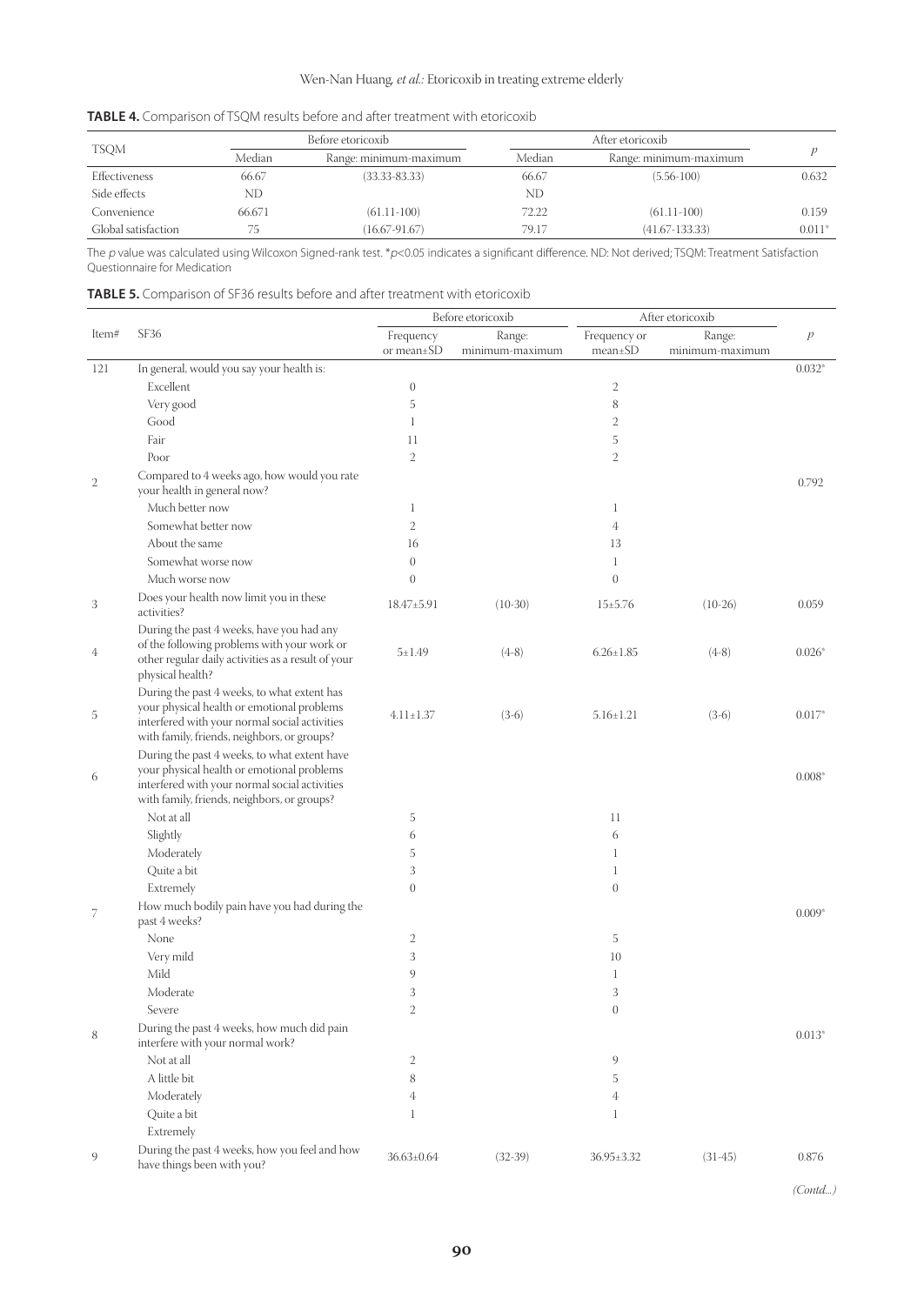#### **TABLE 5.** (*Continued*)

|       |                                                                                                                                         | Before etoricoxib             |                           | After etoricoxib              |                           |          |
|-------|-----------------------------------------------------------------------------------------------------------------------------------------|-------------------------------|---------------------------|-------------------------------|---------------------------|----------|
| Item# | SF36                                                                                                                                    | Frequency<br>or mean $\pm$ SD | Range:<br>minimum-maximum | Frequency or<br>$mean \pm SD$ | Range:<br>minimum-maximum |          |
| 10    | During the past 4 weeks, how much the time<br>has your physical health or emotional problems<br>interfered with your social activities? |                               |                           |                               |                           | $0.038*$ |
|       | All the time                                                                                                                            |                               |                           |                               |                           |          |
|       | Most of the time                                                                                                                        |                               |                           |                               |                           |          |
|       | Some of the time                                                                                                                        | 6                             |                           |                               |                           |          |
|       | A little of the time                                                                                                                    |                               |                           | 8                             |                           |          |
|       | How true or false are the statements for you?                                                                                           | $12.21 + 1.18$                | $(10-14)$                 | $12.37 \pm 1.95$              | $(10-18)$                 | 0.749    |

The p value was calculated using Wilcoxon Signed-rank test. \*p<0.05 indicates a significant difference. SF36: Short form 36

**TABLE 6.** Comparison of EQ-5D results before and after treatment with etoricoxib

|                                          | Before etoricoxib | After etoricoxib |               |
|------------------------------------------|-------------------|------------------|---------------|
| $EQ-5D$                                  | Frequency         | Frequency        | $\mathcal{P}$ |
| Mobility                                 |                   |                  | 0.132         |
| No problem                               | 8                 | 12               |               |
| Mild problem                             | 10                | 7                |               |
| Severe problem                           | $\mathbf{1}$      | $\theta$         |               |
| Self-care                                |                   |                  | 0.477         |
| No problem                               | 9                 | 13               |               |
| Mild problem                             | 8                 | 3                |               |
| Severe problem                           | $\mathbf{2}$      | 3                |               |
| Usual activities                         |                   |                  | 0.374         |
| No problem                               | 8                 | 10               |               |
| Mild problem                             | 5                 | 6                |               |
| Severe problem                           | 6                 | 3                |               |
| Pain/discomfort                          |                   |                  | 0.285         |
| No problem                               | 10                | 13               |               |
| Mild problem                             | 8                 | 6                |               |
| Severe problem                           | 1                 | $\theta$         |               |
| Anxiety/depression                       |                   |                  | 0.317         |
| No problem                               | 13                | 15               |               |
| Mild problem                             | 5                 | 4                |               |
| Severe problem                           |                   | $\theta$         |               |
| EQ-VAS (median [range: minimum-maximum]) | $60(38-93)$       | $90(50-100)$     | $0.036*$      |

The p value was calculated using Wilcoxon Signed-rank test. \*p<0.05 indicates a significant difference. EQ-5D: European Quality of Life-5 Dimensions; EQ-VAS: European Quality of Life Visual Analogue Scale

events were reported during the 4-week treatment or 2-month follow-up.

This study is the first analysis of the efficacy of etoricoxib in treating OA in the extreme elderly population. The extreme elderly are a growing population, often not adequately represented in epidemiological studies [12]. To the best of our knowledge, there were no previous cohort studies investigating the effect of medication on relieving pain due to OA in the extreme elderly. According to the World Health Organization, an aging society is one in which 7% of the population is ≥65 years old, while in an "aged society" or "hyperaged society" this proportion reaches 14% and 20%, respectively [38]. Accommodating the aging population is a global challenge [39] and the real-world experience is becoming more and more important.

In a number of trials, the clinical efficacy of etoricoxib in the symptomatic treatment of OA pain has been well documented [6,19,25-34]. The efficacy of etoricoxib treatment of 6-12 weeks was significantly more higher than placebo in improving pain symptoms in patients with OA, and as effective as diclofenac, ibuprofen, naproxen, or celecoxib [26]. Similar to our findings, an analysis of the extreme elderly in a paired design showed reductions in scores for WOMAC pain and physical function and patient's global assessment that were equivalent for 30 mg etoricoxib once daily versus 800 mg ibuprofen 3 times daily, as well as for 60 mg etoricoxib once daily versus 50 mg diclofenac 3 times daily and versus 500 mg naproxen twice daily, and met the criteria for noninferiority for etoricoxib versus celecoxib [26]. Furthermore, efficacy with etoricoxib was maintained for up to 4.5 years in extension studies [40]. Also, etoricoxib was generally well tolerated in clinical trials of patients with OA and other types of arthritis [26]. We observed an improvement of the quality of life in the extremely elderly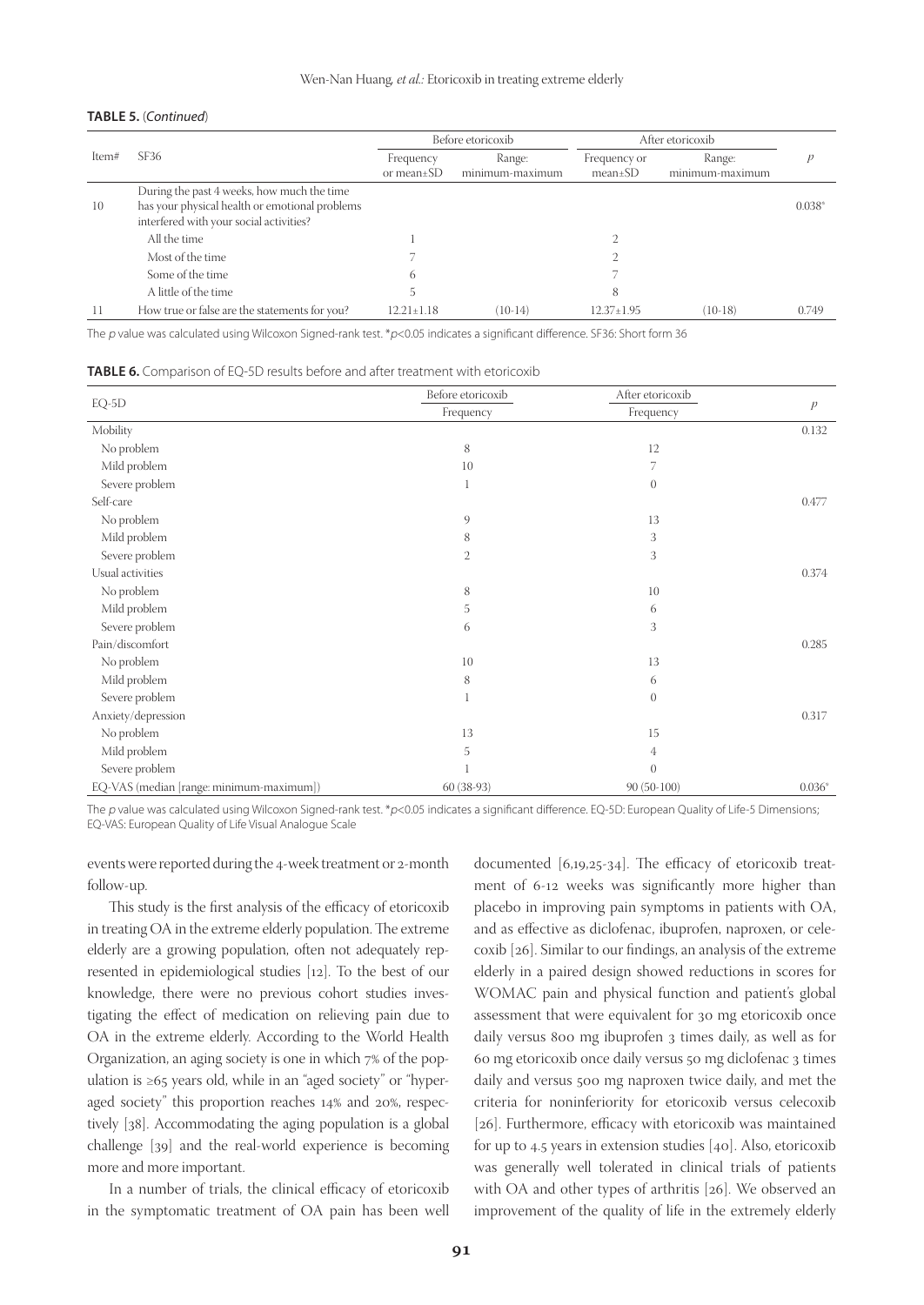patients, with the given treatment dose and period that was shorter compared to the other trials.

In addition to the improvement of the quality of life, drug safety is another important issue. Regarding the risk of thrombotic cardiovascular (CV) events, the multinational etoricoxib and diclofenac arthritis long-term program, including a pooled analysis of >34,000 patients with OA or rheumatoid arthritis, showed that, in terms of the overall rate of arterial and venous thrombotic CV events, etoricoxib was noninferior to diclofenac [19]. Similarly, in a pooled analysis of 12 trials no difference between etoricoxib and non-naproxen NSAIDs was evident regarding thrombotic events [26]. In addition, MI resulting from etoricoxib was reported in only one trial (relative risk 1.58, 95% confidence interval 0.06 to 38.66) [41]. On the other hand, Savage [4] suggested that, due to their thrombotic potential, COX-2 inhibitors are contraindicated in patients with ischemic heart disease or stroke as well as in patients that are at high risk of developing those conditions [4], which was also suggested in another study [42].

Currently, there are several families of drugs clinically recognized as pain therapeutics, which have varying degrees of efficacy and adverse events, often limiting their utility. The management of inflammatory conditions typically includes NSAIDs, inhibitors of COXs (COX-1 and/or COX-2) [43- 45], and opiates [43,46]. Significant effort and investment have been made in the development of novel therapeutics for managing pain [43,47,48], including COX inhibiting nitric oxide donors and the dual COX/lipoxygenase (LOX) inhibitor, licofelone. Initial results suggest that those therapies may be more tolerable compared to NSAIDs and selective COX-2 inhibitors [49]. Future clinical trials evaluating the efficacy of new therapeutics in comparison with etoricoxib are warranted, especially in the frail and extremely elderly patients who are at increased risk for side effects and reduced drug tolerance.

Our study has several limitations, including the small number of, only male, patients  $(n = 19)$  and single-center design. We included only male patients because the study was conducted at the Yunlin Veterans Nursing Institution where all residents are male veterans. In addition, improvement in health-related quality of life was assessed using only the SF36 and EQ-5D. Other scales, such as the instrumental activities of daily living (IADL) scale [50], could have been used to reflect improvement in daily functioning. Our results showed that, in this extreme elderly population, etoricoxib could relieve pain effectively, but significant improvements in function and ability to do normal work could not be expected due to the impact of patient age and advanced degenerative changes. Other assistance and therapies should be considered, in addition to pharmacologic treatment, in an effort to further aid the patients in this age group.

# CONCLUSION

In extremely elderly patients with OA, the pain, joint function, quality of life and treatment satisfaction improved significantly with etoricoxib administration.

# DECLARATION OF INTERESTS

The authors declare no conflict of interests.

## REFERENCES

- [1] Fine PG. Chronic pain management in older adults: Special considerations. J Pain Symptom Manage 2009;38(2 Suppl):S4-S14. DOI: 10.1016/j.jpainsymman.2009.05.002.
- [2] Gustorff B, Dorner T, Likar R, Grisold W, Lawrence K, Schwarz F, et al. Prevalence of self-reported neuropathic pain and impact on quality of life: A prospective representative survey. Acta Anaesthesiol Scand 2008;52(1):132-6.

https://doi.org/10.1111/j.1399-6576.2007.01486.x.

- [3] AGS Panel on Persistent Pain in Older Persons. The management of persistent pain in older persons. J Am Geriatr Soc 2002;50(6 Suppl):S205-24.
- [4] Savage R. Cyclo-oxygenase-2 inhibitors: when should they be used in the elderly? Drugs Aging 2005;22(3):185-200. https://doi.org/10.2165/00002512-200522030-00001.
- [5] Brooks PM. Impact of osteoarthritis on individuals and society: how much disability? Social consequences and health economic implications. Curr Opin Rheumatol 2002;14(5):573-7. https://doi.org/10.1097/00002281-200209000-00017.
- [6] Puopolo A, Boice JA, Fidelholtz JL, Littlejohn TW, Miranda P, Berrocal A, et al. A randomized placebo-controlled trial comparing the efficacy of etoricoxib 30 mg and ibuprofen 2400 mg for the treatment of patients with osteoarthritis. Osteoarthritis Cartilage 2007;15(12):1348-56.

https://doi.org/10.1016/j.joca.2007.05.022.

[7] Elliott AM, Smith BH, Penny KI, Smith WC, Chambers WA. The epidemiology of chronic pain in the community. Lancet 1999;354(9186):1248-52.

https://doi.org/10.1016/S0140-6736(99)03057-3.

[8] McDonough CM, Jette AM. The contribution of osteoarthritis to functional limitations and disability. Clin Geriatr Med 2010;26(3):387-99.

https://doi.org/10.1016/j.cger.2010.04.001.

[9] Zambon S, Siviero P, Denkinger M, Limongi F, Victoria Castell M, van der Pas S, et al. Role of osteoarthritis, comorbidity, and pain in determining functional limitations in older populations: European project on osteoarthritis. Arthritis Care Res (Hoboken) 2016;68(6):801-10.

https://doi.org/10.1002/acr.22755.

- [10] Breedveld FC. Osteoarthritis-the impact of a serious disease. Rheumatology (Oxford) 2004;43(Suppl 1):i4-i8. https://doi.org/10.1093/rheumatology/keh102.
- [11] Woolf AD, Pflieger B. Burden of major musculoskeletal conditions. Bull World Health Organ 2003;81(9):646-56.
- [12] Landi F, Russo A, Liperoti R, Danese P, Maiorana E, Pahor M, et al. Daily pain and functional decline among old-old adults living in the community: Results from the ilSIRENTE Study. J Pain Symptom Manage 2009;38(3):350-7.

https://doi.org/10.1016/j.jpainsymman.2008.10.005.

- [13] Felson DT, Lawrence RC, Hochberg MC, McAlindon T, Dieppe PA, Minor MA, et al. Osteoarthritis: new insights. Part 2: treatment approaches. Ann Intern Med 2000;133(9):726-37.
- https://doi.org/10.7326/0003-4819-133-9-200011070-00015. [14] Towheed TE, Judd MJ, Hochberg MC, Wells G. Acetaminophen for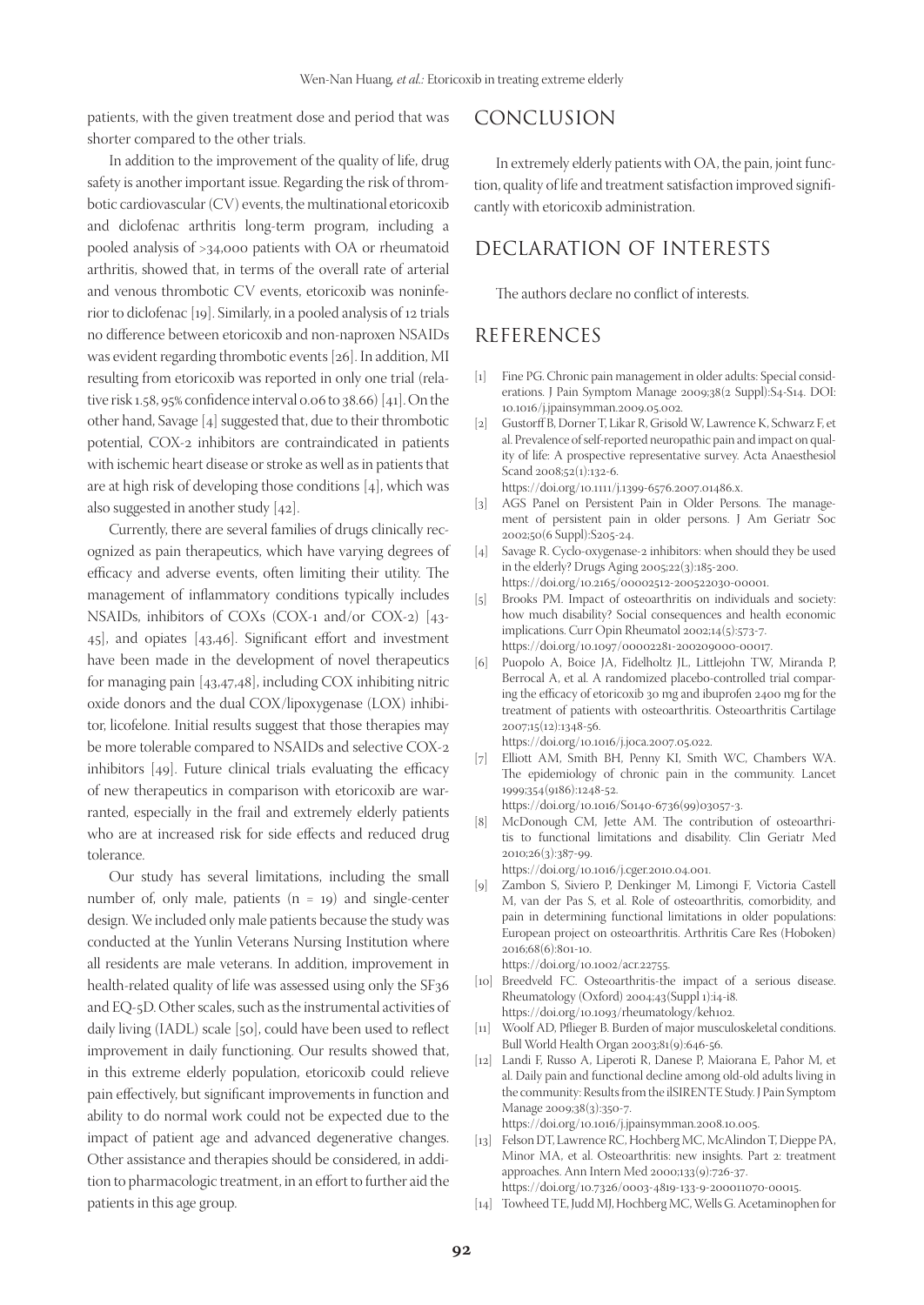osteoarthritis. Cochrane Database Syst Rev 2003;2:CD004257. https://doi.org/10.1002/14651858.CD004257.

- [15] Hochberg MC, Altman RD, Brandt KD, Clark BM, Dieppe PA, Griffin MR, et al. Guidelines for the medical management of osteoarthritis. Part I. Osteoarthritis of the hip. American College of Rheumatology. Arthritis Rheum 1995;38(11):1535-40. https://doi.org/10.1002/art.1780381103.
- [16] Hochberg MC, Altman RD, Brandt KD, Clark BM, Dieppe PA, Griffin MR, et al. Guidelines for the medical management of osteoarthritis. Part II. Osteoarthritis of the knee. American college of rheumatology. Arthritis Rheum 1995;38(11):1541-6. https://doi.org/10.1002/art.1780381104.
- [17] Bakhriansyah M, Souverein PC, de Boer A, Klungel OH. Gastrointestinal toxicity among patients taking selective COX-2 inhibitors or conventional NSAIDs, alone or comined with proton pump inhiitors: A case-control study. Pharacoepidemiol Drug Saf 2017;26(10):1141-1148.

https://doi.org/10.1002/pds.4183.

- [18] Cochrane DJ, Jarvis B, Keating GM. Etoricoxib. Drugs 2002;62(18):2637-51. https://doi.org/10.2165/00003495-200262180-00006.
- [19] Cannon CP, Curtis SP, FitzGerald GA, Krum H, Kaur A, Bolognese JA, et al. Cardiovascular outcomes with etoricoxib and diclofenac in patients with osteoarthritis and rheumatoid arthritis in the multinational etoricoxib and diclofenac arthritis longterm (MEDAL) programme: a randomised comparison. Lancet 2006;368(9549):1771-81.

https://doi.org/10.1016/S0140-6736(06)69666-9.

[20] Hunt RH, Harper S, Callegari P, Yu C, Quan H, Evans J, et al*.* Complementary studies of the gastrointestinal safety of the cyclo-oxygenase-2-selective inhibitor etoricoxib. Aliment Pharmacol Ther 2003;17(2):201-10.

https://doi.org/10.1046/j.1365-2036.2003.01407.x.

[21] Bresalier RS, Sandler RS, Quan H, Bolognese JA, Oxenius B, Horgan K, et al. Cardiovascular events associated with rofecoxib in a colorectal adenoma chemoprevention trial. N Engl J Med 2005;352(11):1092-102.

https://doi.org/10.1056/NEJMoa050493.

- [22] Bertagnolli MM, Eagle CJ, Zauber AG, Redston M, Solomon SD, Kim K, et al. Celecoxib for the prevention of sporadic colorectal adenomas. N Engl J Med 2006;355(9):873-84. https://doi.org/10.1056/NEJMoa061355.
- [23] Denman M. Etoricoxib was noninferior to diclofenac for cardiovascular outcomes in osteoarthritis and rheumatoid arthritis. ACP J Club 2007;146(2):44.
- [24] Kearney PM, Baigent C, Godwin J, Halls H, Emberson JR, Patrono C. Do selective cyclo-oxygenase-2 inhibitors and traditional non-steroidal anti-inflammatory drugs increase the risk of atherothrombosis? Meta-analysis of randomised trials. BMJ 2006;332(7553):1302-8. https://doi.org/10.1136/bmj.332.7553.1302.
- [25] Lin HY, Cheng TT, Wang JH, Lee CS, Chen MH, Lei V, et al. Etoricoxib improves pain, function and quality of life: results of a real-world effectiveness trial. Int J Rheum Dis 2010;13(2):144-50. https://doi.org/10.1111/j.1756-185X.2010.01468.x.
- [26] Croom KF, Siddiqui MA. Etoricoxib: a review of its use in the symptomatic treatment of osteoarthritis, rheumatoid arthritis, ankylosing spondylitis and acute gouty arthritis. Drugs 2009;69(11):1513-32.

https://doi.org/10.2165/00003495-200969110-00008.

[27] Leung AT, Malmstrom K, Gallacher AE, Sarembock B, Poor G, Beaulieu A, et al. Efficacy and tolerability profile of etoricoxib in patients with osteoarthritis: A randomized, double-blind, placebo and active-comparator controlled 12-week efficacy trial. Curr Med Res Opin 2002;18(2):49-58.

https://doi.org/10.1185/030079902125000282.

[28] Gottesdiener K, Schnitzer T, Fisher C, Bockow B, Markenson J, Ko A, et al. Results of a randomized, dose-ranging trial of etoricoxib in patients with osteoarthritis. Rheumatology (Oxford) 2002;41(9):1052-61.

https://doi.org/10.1093/rheumatology/41.9.1052.

- [29] Hunt RH, Harper S, Watson DJ, Yu C, Quan H, Lee M, et al. The gastrointestinal safety of the COX-2 selective inhibitor etoricoxib assessed by both endoscopy and analysis of upper gastrointestinal events. Am J Gastroenterol 2003;98(8):1725-33. https://doi.org/10.1111/j.1572-0241.2003.07598.x.
- [30] Zacher J, Feldman D, Gerli R, Scott D, Hou SM, Uebelhart D, et al. A comparison of the therapeutic efficacy and tolerability of etoricoxib and diclofenac in patients with osteoarthritis. Curr Med Res Opin 2003;19(8):725-36. https://doi.org/10.1185/030079903125002469.
- [31] Wiesenhutter CW, Boice JA, Ko A, Sheldon EA, Murphy FT, Wittmer BA, et al. Evaluation of the comparative efficacy of etoricoxib and ibuprofen for treatment of patients with osteoarthritis: A randomized, double-blind, placebo-controlled trial. Mayo Clin Proc 2005;80(4):470-9.

https://doi.org/10.4065/80.4.470.

- [32] Bingham CO 3<sup>rd</sup>, Sebba AI, Rubin BR, Ruoff GE, Kremer J, Bird S, et al. Efficacy and safety of etoricoxib 30 mg and celecoxib 200 mg in the treatment of osteoarthritis in two identically designed, randomized, placebo-controlled, non-inferiority studies. Rheumatology (Oxford) 2007;46(3):496-507. https://doi.org/10.1093/rheumatology/kel296.
- [33] Regnster JY, Malmstrom K, Mehta A, Bergman G, Ko AT, Curtis SP, et al. Evaluation of the efficacy and safety of etoricoxib compared with naproxen in two, 138-week randomised studies of patients with osteoarthritis. Ann Rheum Dis 2007;66(7):945-51. https://doi.org/10.1136/ard.2006.059162.
- [34] Baraf HS, Fuentealba C, Greenwald M, Brzezicki J, O'Brien K, Soffer B, et al. Gastrointestinal side effects of etoricoxib in patients with osteoarthritis: Results of the etoricoxib versus diclofenac sodium gastrointestinal tolerability and effectiveness (EDGE) trial. J Rheumatol 2007;34(2):408-20.
- [35] Dobre D, van Veldhuisen DJ, DeJongste MJ, van Sonderen E, Klungel OH, Sanderman R, et al. The contribution of observational studies to the knowledge of drug effectiveness in heart failure. Br J Clin Pharmacol 2007;64(4):406-14.

https://doi.org/10.1111/j.1365-2125.2007.03010.x.

- [36] Ioannidis JP, Haidich AB, Lau J. Any casualties in the clash of randomised and observational evidence? BMJ 2001;322(7291):879-80. https://doi.org/10.1136/bmj.322.7291.879.
- [37] Matsumoto AK, Cavanaugh PF Jr. Etoricoxib. Drugs Today (Barc) 2004;40(5):395-414.

https://doi.org/10.1358/dot.2004.40.5.850488.

- [38] World Health Organization. Current Status of the World Health Survey. Geneva, Switzerland: WHO International; 2011. Available from: http://www.who.int. [Last accessed on 2014 Mar 10].
- [39] Brodsky J, Habib J, Mizrahi I. Long-Term Care Laws in Five Developed Countries: A Review. Jerusalem: Brookdale Institute of Gerontology and Human Development; 2002.
- [40] Matsumoto A, Melian A, Shah A, Curtis SP. Etoricoxib versus naproxen in patients with rheumatoid arthritis: A prospective, randomized, comparator-controlled 121-week trial. Curr Med Res Opin 2007;23(9):2259-68. https://doi.org/10.1185/030079907X219625.
- [41] Chen YF, Jobanputra P, Barton P, Bryan S, Fry-Smith A, Harris G, et al. Cyclooxygenase-2 selective non-steroidal anti-inflammatory drugs (etodolac, meloxicam, celecoxib, rofecoxib, etoricoxib, valdecoxib and lumiracoxib) for osteoarthritis and rheumatoid arthritis: A systematic review and economic evaluation. Health Technol Assess 2008;12(11):1-278, iii.
- [42] Etoricoxib: New drug. Avoid using cox-2 inhibitors for pain. Prescrire Int 2007;16(92):223-7.
- [43] Yaksh TL, Woller SA, Ramachandran R, Sorkin LS. The search for novel analgesics: targets and mechanisms. F1000Prime Rep 2015;7:56. https://doi.org/10.12703/P7-56.
- [44] Ong CK, Lirk P, Tan CH, Seymour RA. An evidence-based update on nonsteroidal anti-inflammatory drugs. Clin Med Res 2007;5(1):19-34.

https://doi.org/10.3121/cmr.2007.698.

[45] Atkinson TJ, Fudin J, Jahn HL, Kubotera N, Rennick AL, Rhorer M.